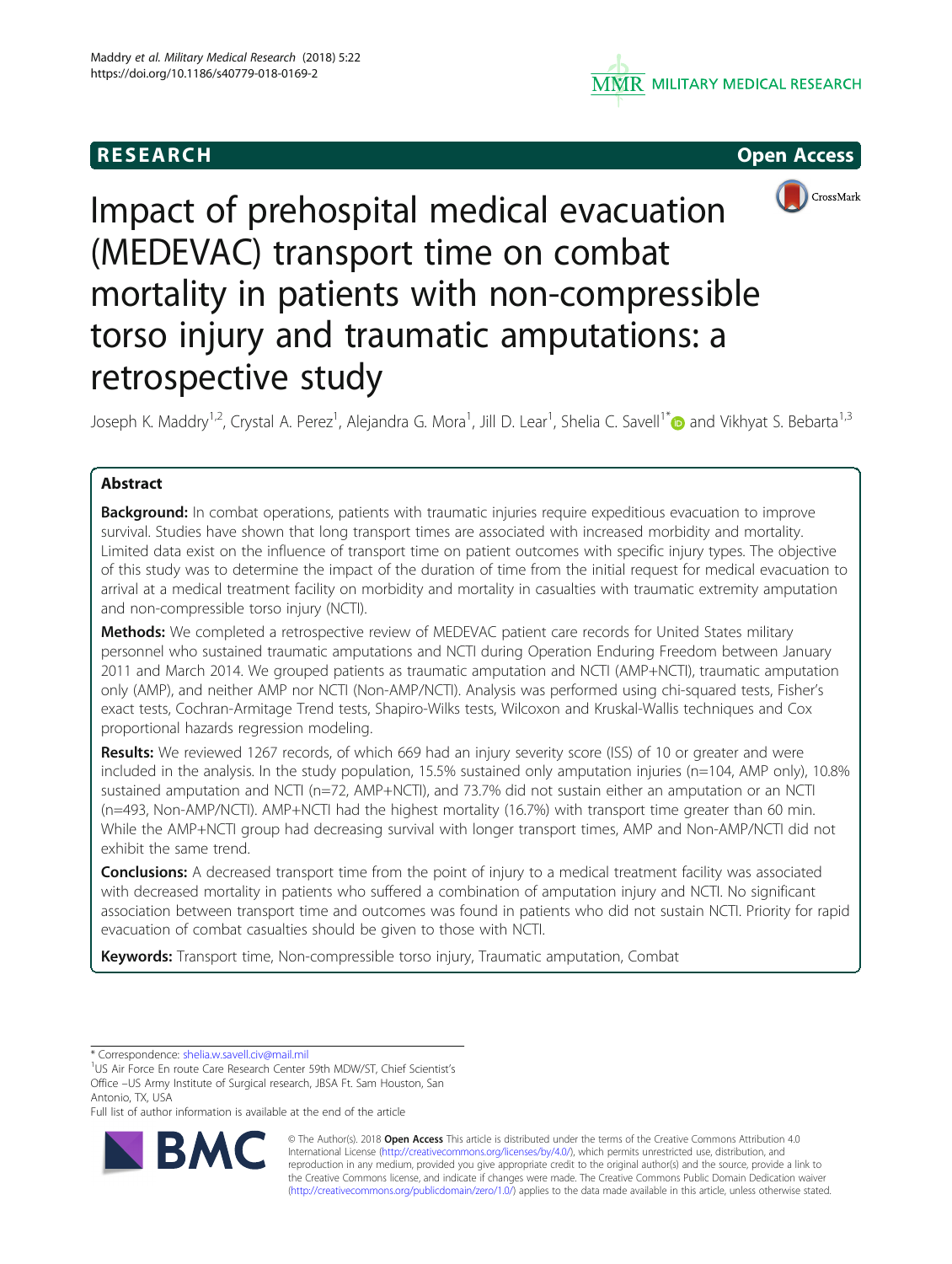# Background

In combat operations, patients with traumatic injuries require urgent clinical care and expeditious evacuation to improve survival [[1](#page-7-0)]. In recent wars in Iraq and Afghanistan, prehospital providers such as ground medics and aeromedical evacuation (AE) teams were often the first responders. Aeromedical evacuation platforms such as MEDEVAC allow for urgent evacuation to medical treatment facilities (MTF) that can provide the more complex, necessary lifesaving interventions that are not otherwise possible at point of injury (POI) or en route. Transport times may vary depending on environmental factors and the ability to land in combatant locations [[2](#page-7-0)]. Urgent response and transport can be delayed due to tactical issues, which may interfere with timely life-saving care. Previous studies have shown that long transport times are associated with increased morbidity and mortality [[3\]](#page-7-0). There are limited data on the influence of transport time on patient outcomes with specific types of injury.

Compared to civilian trauma, combat-related injuries are unique due to the explosive weapons and high velocity projectiles used in war. Blast related injuries were the leading mechanism of injury sustained during recent military conflicts  $[4-6]$  $[4-6]$  $[4-6]$  $[4-6]$ . As a result, traumatic extremity amputation is common among the combat injured. Between 2000 and 2011, over 1600 cases of military traumatic amputation were reported [\[7](#page-7-0)]. At the POI, ground medics or fellow combatants applied tourniquets to prevent hemorrhage; however, swift evacuation for surgical hemorrhage control may influence a patient's long-term outcome.

Non-compressible torso hemorrhage (NCTH) consists of those injuries resulting in intrathoracic or intra-abdominal hemorrhage that cannot be controlled with manual pressure. NCTH has been defined as vascular disruption from 1 or more of the following anatomic categories: the thoracic cavity, solid organ injury > grade 4 (liver, kidney, spleen), named axial torso vessel, and pelvic fracture with ring disruption. [\[8\]](#page-7-0). NCTH is the most common cause of potentially survivable death in both military and civilian trauma  $[8-13]$  $[8-13]$  $[8-13]$ . The mortality rate for combat NCTH is over 85%, and almost 90% of deaths occur before arrival to an MTF [[12\]](#page-7-0). Prehospital management of non-compressible torso injury (NCTI) presents the greatest opportunity to improve survival from combat trauma. Understanding the effect of prehospital transport time may assist in improving the management of this highly lethal injury pattern.

While previous research has demonstrated a direct relationship between transport time and combat mortality, whether or not decreased evacuation time for specific wartime injuries confers a benefit is not yet known [\[14](#page-7-0)]. The primary objective of this study was to determine the impact of the duration of time from the initial request for medical evacuation to arrival at an MTF on morbidity and mortality through thirty days after injury, in those casualties with traumatic extremity amputation and non-compressible torso injury.

# **Methods**

We obtained approval from the Wilford Hall Ambulatory Surgical Center Institutional Review Board (IRB) and conducted this study under the approved protocol. We completed a retrospective review of MEDEVAC patient care records (PCRs) for United States (US) military personnel who sustained traumatic amputations and NCTI in the Operation Enduring Freedom (OEF) Theater of Operations between January 2011 and March 2014. This study was an additional (or extension) analysis performed on a dataset (convenience sample of consecutive records) previously compiled [[15](#page-7-0)]. In the previous study, we excluded PCRs of casualties who were documented to be non-survivors at the POI or were transported to an MTF solely to be pronounced dead. This was to exclude the casualties who did not receive any interventions and for whom transport time would not have made a difference in outcome.

To identify the patient population of interest, we queried the Department of Defense Trauma Registry (DoDTR) with specified International Classification of Diseases (ICD)-9/10 (ICD-9/10) codes and Abbreviated Injury Score (AIS) codes (Additional file [1\)](#page-6-0) [\[12\]](#page-7-0). The retrieved list of patients was matched with our study electronic database containing data from abstracted PCRs. Patient data from the POI to the first MTF was abstracted from PCRs by trained research team members and entered into an electronic database (Microsoft Excel 2010, Redmond, WA). Data points included demographics, injury description, provider type, procedures, medications administered, clinical events, analgesics administered, and in-theater survival. Transport time was estimated by using the time stamp of the 9-Line call (request for medical evacuation) to time of arrival at the first MTF. The 9-Line call time was the most consistently available (98%) and highly correlated (R-value: 0.9757; 95% CI: 0.9729-0.9782) with injury time. Clinical events were identified from provider narrative and descriptions of events documented in the PCR. Missing or unavailable data were reconciled using the Theater Medical Data System (TMDS). We implemented a quality assurance (QA) process to ensure consistency among abstractors, and to include secondary abstractor review and reconciliation of 100% of records [\[15](#page-7-0)].

In our study database, we included an injury severity score (ISS) and maximum AIS for each of the six body regions provided by DoDTR. For this study, we excluded casualties with an ISS less than 10 to focus on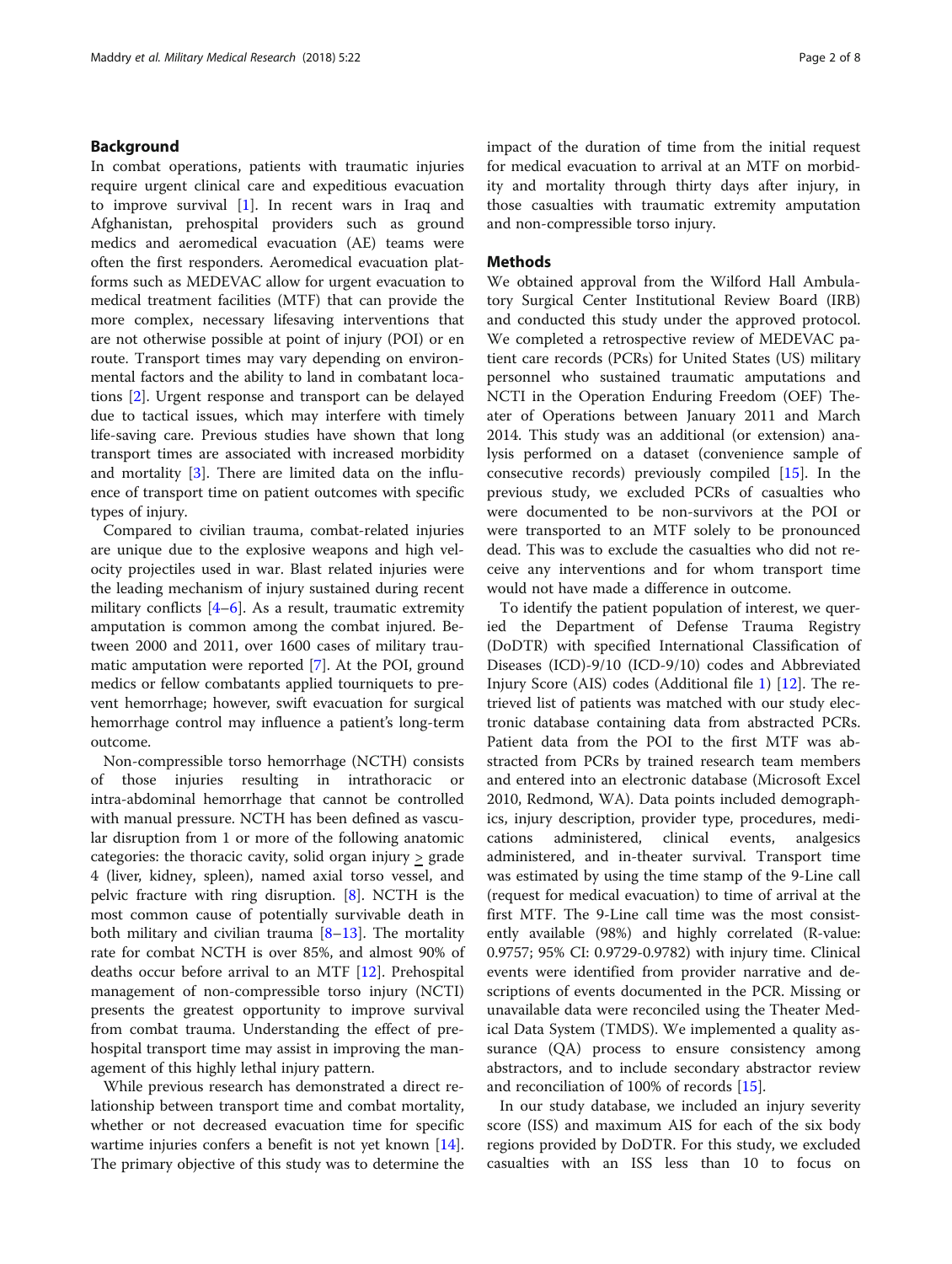comparable study groups and concentrate on severely injured casualties who would have benefited from shorter transport. The dataset also included supplemental outcome data such as vital signs, complications, ventilator days, intensive care unit (ICU) days, hospital days, mortality, and disposition at discharge from each MTF and up to 30 days. For statistical analysis, we grouped patients as traumatic amputation and NCTI (AMP+NCTI), traumatic amputation only (AMP), and neither AMP nor NCTI (Non-AMP/NCTI). No patients in our study had NCTI without AMP. We also binned patients using transport time intervals: <30 min, 30-60 min, and >60 min. We evaluated categorical data using chi-squared and, as appropriate, Fisher's exact tests. The Cochran-Armitage Trend test was applied to evaluate the association between survival rates and transport-time intervals. Proportions were reported as percentages along with 95% confidence interval. Following the Shapiro-Wilks test and normality plot assessments, we compared continuous variables using Wilcoxon and Kruskal-Wallis techniques. Regression analyses were limited due to low mortality; thus, we performed Cox proportional hazards regression modeling for time to discharge from ICU and hospital days. Analyses were conducted using JMP version 13 (SAS Institute Inc., Cary, NC).

# Results

We reviewed 1267 PCRs, of which 669 had an ISS of 10 or greater and were included in the analysis. In this study, 15.5% sustained only amputation injuries (n=104, AMP only), 10.8% amputation and non-compressible torso injuries (n=72, AMP+NCTI), and 73.7% did not sustain either an amputation or a non-compressible torso injury (n=493, Non-AMP/NCTI). Of the 176 patients with AMP, 40.9% (n=72) also had NCTI. Most injured patients were male (98.8%) with a median age of 24 years old, and these proportions were not different among the groups (Table [1\)](#page-3-0). With a median transport time of 36 min, there was no significant difference in elapsed time from POI to MTF among the three groups (p=0.7793). Casualties were transported to a Role 2 (52.0%) or Role 3 (48.0%) facility. Medical capabilities increase with the higher Role designation. Role 2 MTFs have ability to perform damage control surgery and advanced resuscitation, but have limited holding ability. The Role 3 MTF is a field hospital with expanded surgical and imaging capabilities as well as capacity to hold patients. The predominant mechanism of injury was explosion (72.3%) followed by penetrating injuries (26.5%). AMP+NCTI patients were more severely injured (median ISS of 33), followed by AMP and Non-AMP/NCTI.

Evaluating study injury groups by transport time, the median ISS was higher in AMP+NCTI at each time

interval (Table [2\)](#page-4-0). AMP and AMP+NCTI were more likely to be transported to a Role 3 (74.5% and 66.2%, respectively) compared to Non-AMP/NCTI (39.7%, P<0.0001). The Non-AMP/NCTI group was least likely to have received tourniquets, blood products, intravenous (IV) fluids, or an airway procedure during prehospital transport. Likewise, the Non-AMP/NCTI group had the least number of prehospital procedures performed (Table [3\)](#page-4-0). When comparing by transport time groups, casualties were transported to a Role 2 (50.6%, <30 min; 51.9%, 30-60 min; 56.3%, >60 min) or Role 3 facility (49.4%, <30 min; 48.1%, 30-60 min; 43.8%, >60 min) in equal proportions  $(P=0.7411)$ . Blood product administration was more likely in the 30-60 min (10.0%) group compared to  $<$  30 min  $(4.8%)$  or  $>$  60 min  $(4.2%)$ , P=0.0339) groups. We did not note any other incidence rate differences in prehospital procedures performed between the study transport-time groups. AMP+NCTI had more days spent in the ICU and in the hospital (Fig. [1](#page-5-0)). AMP+NCTI had the highest mortality (16.7%) with transport time greater than 60 min. While the AMP +NCTI group had decreasing survival with longer transport times, AMP and Non-AMP/NCTI did not exhibit the same trend (Fig. [2\)](#page-5-0).

In proportional hazard models, the AMP and Non-AMP/NCTI groups combined were more likely to discharge from the ICU more quickly (risk ratio 2.29; 95CI: 1.79-2.97) compared to the AMP+NCTI group (P<0.0001). We had similar findings in models of time to hospital discharge. AMP and Non-AMP/NCTI combined were more likely to discharge from the hospital more quickly (risk ratio 2.5; 95CI: 1.94-3.26) than the AMP+NCTI group  $(P<0.0001)$ .

Adjusting for injury group and ISS, patients with a transport time interval >60 min were likely to discharge from the ICU more quickly (risk ratio 1.43; 95CI: 1.03-1.99) compared to <30 min transports  $(P=0.0329)$ . Additionally, while neither tourniquet alone nor blood alone decreased risks, patients who had any combination of tourniquet and blood product administration prehospital were likely to discharge from the ICU more quickly (risk ratio 2.71; 95CI: 1.03-7.1; P=0.0425).

In time-to-hospital-discharge models, after adjusting for injury group and ISS, patients with transport time interval 30-60 and >60 min were likely to discharge from the hospital more quickly (risk ratio 1.34; 95CI: 1.12-1.61; P=0.0016 and 1.62; 95CI: 1.16-2.23; P=0.0053; respectively) compared to <30 min transports. Prehospital procedures did not reduce the risk of a longer hospital stay.

# Additional sub analysis

Evaluating moderate-to-severe head injury with concomitant amputation(s), there was no significant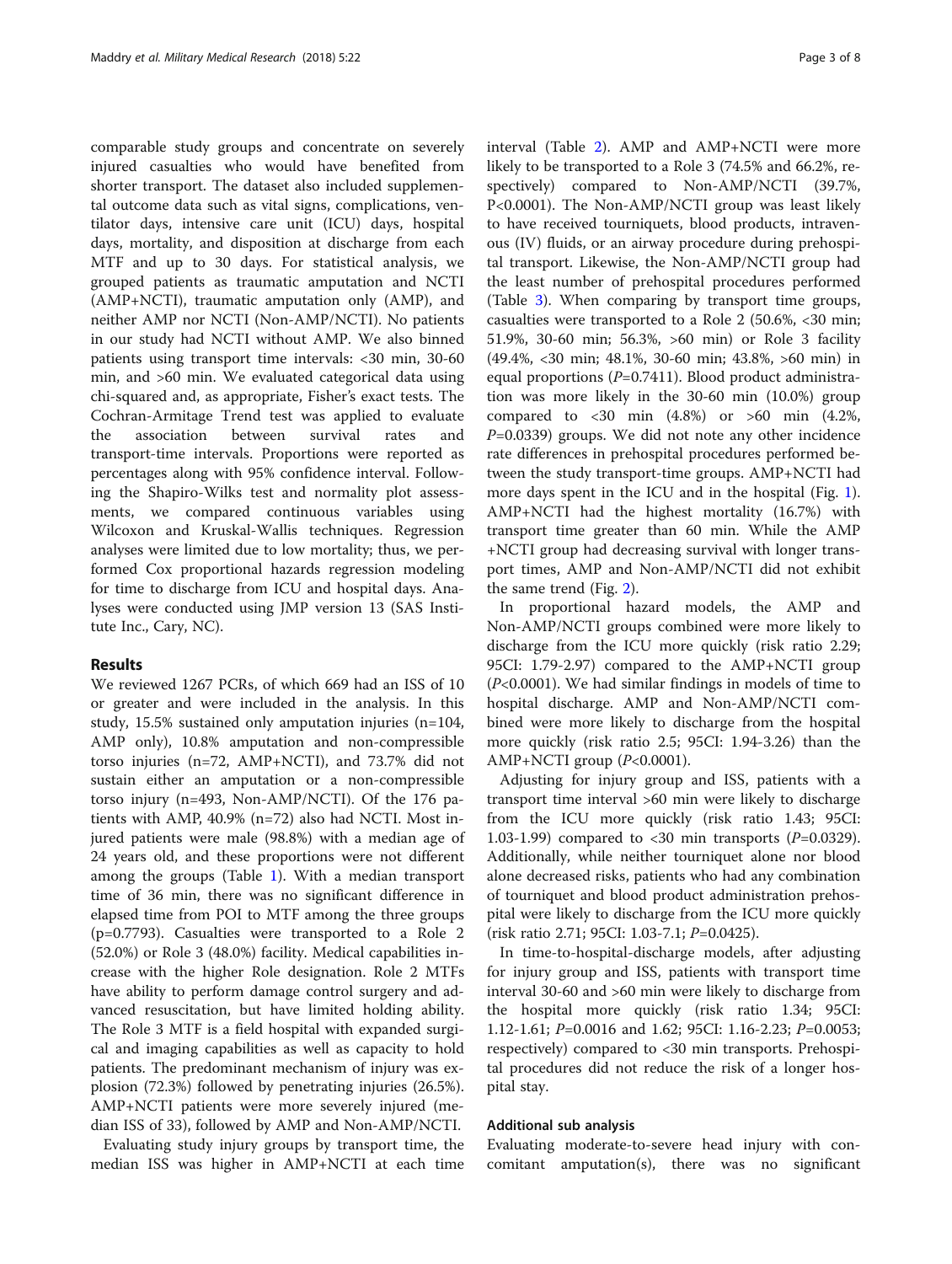<span id="page-3-0"></span>

| Table 1 Descriptive summary of study population: US casualties transported from point-of-injury to MTF via MEDEVAC (%, 95 CI (count) or median [IQR])                                                                                                                                       |                      |                         |                       |                                                                                                                                         |         |
|---------------------------------------------------------------------------------------------------------------------------------------------------------------------------------------------------------------------------------------------------------------------------------------------|----------------------|-------------------------|-----------------------|-----------------------------------------------------------------------------------------------------------------------------------------|---------|
| ltem                                                                                                                                                                                                                                                                                        | All $(n = 669)$      | AMP + NCTI ( $n = 72$ ) | AMP $(n = 104)$       | Non-AMP/NCTI (n = 493)                                                                                                                  | P value |
| Male                                                                                                                                                                                                                                                                                        | 99, 98-100 (661/665) | 100, 95-100 (72/72)     | 100, 96-100 (103/103) | 99, 98-100 (486/490)                                                                                                                    | 0.2935  |
| Age (year)                                                                                                                                                                                                                                                                                  | 24 [22-28]           | 23 [21-27]              | 24 [21-27]            | 24 [22-28]                                                                                                                              | 0.1128  |
| Injury to MTF (min)                                                                                                                                                                                                                                                                         | 41 [31-56]           | 34 [28-45]              | 34 [27-46]            | 44 [33-59]                                                                                                                              | 0.000   |
| 9-Line to MTF (min)                                                                                                                                                                                                                                                                         | 36 [29-47]           | 32 [25-40]              | 32 [27-44]            | 38 [30-51]                                                                                                                              | 0.000   |
| Injury description*                                                                                                                                                                                                                                                                         |                      |                         |                       |                                                                                                                                         |         |
| Blast                                                                                                                                                                                                                                                                                       | 72, 69-76 (484/669)  | 100, 95-100 (72/72)     | 95, 89-98 (99/104)    | 63, 59-68 (313/493)                                                                                                                     | 0.0001  |
| Penetrating                                                                                                                                                                                                                                                                                 | 26, 23-30 (177/669)  | $0, 0 - 5$ $(0/72)$     | 4, 2-9 (4/104)        | 35, 31-39 (173/493)                                                                                                                     | 0.0001  |
| Blunt                                                                                                                                                                                                                                                                                       | 1, 0.6-2 (8/669)     | $0, 0 - 5 (0/72)$       | $1, 0.2 - 5 (1/103)$  | $1, 0.6 - 3$ $(7/493)$                                                                                                                  | 0.7749  |
| ISS (score)                                                                                                                                                                                                                                                                                 | $17$ [12-27]         | 33 [25-40]              | 18 [14-27]            | $17$ [12-24]                                                                                                                            | 0.000   |
| GCS of 3                                                                                                                                                                                                                                                                                    | 3, 2-5 (17/552)      | $2, 0.2 - 8$ (1/65)     | $3, 1 - 9$ $(3/89)$   | $3, 1 - 6 (13/398)$                                                                                                                     | 0.7042  |
| Head injury (AIS of head 22)                                                                                                                                                                                                                                                                | 65, 56-74 (240/369)  | 74, 60-85 (32/43)       | 62, 50-73 (38/61)     | 64, 52-75 (170/265)                                                                                                                     | 0.1169  |
| Prehospital hypotension (SBP < 90 mmHg)                                                                                                                                                                                                                                                     | 25, 21-29 (117/472)  | 47, 35-60 (26/55)       | 27, 18–37 (22/82)     | 21, 17-25 (69/335)                                                                                                                      | 0.0015  |
| 30-day mortality                                                                                                                                                                                                                                                                            | 5, 3-7 (31/662)      | $8,4-17$ (6/72)         | 4, 2–10 (4/103)       | $4, 3-7$ (21/487)                                                                                                                       | 0.3045  |
| nterquartile range, MTF Medical Treatment Facility, ISS Injury Severity Score, GCS Glasgow Coma Scale, AIS Abbreviated injury scale, SBP Systolic blood pressure; *Blast, penetrating, and blunt are mutually exclusive<br>AMP+NCTI Traumatic amputation and non-compressible torso injury, |                      |                         |                       | AMP Traumatic amputation only, Non-AMP/NCTI Neither traumatic amputation nor non-compressible torso injury, CI Confidence interval, IQR |         |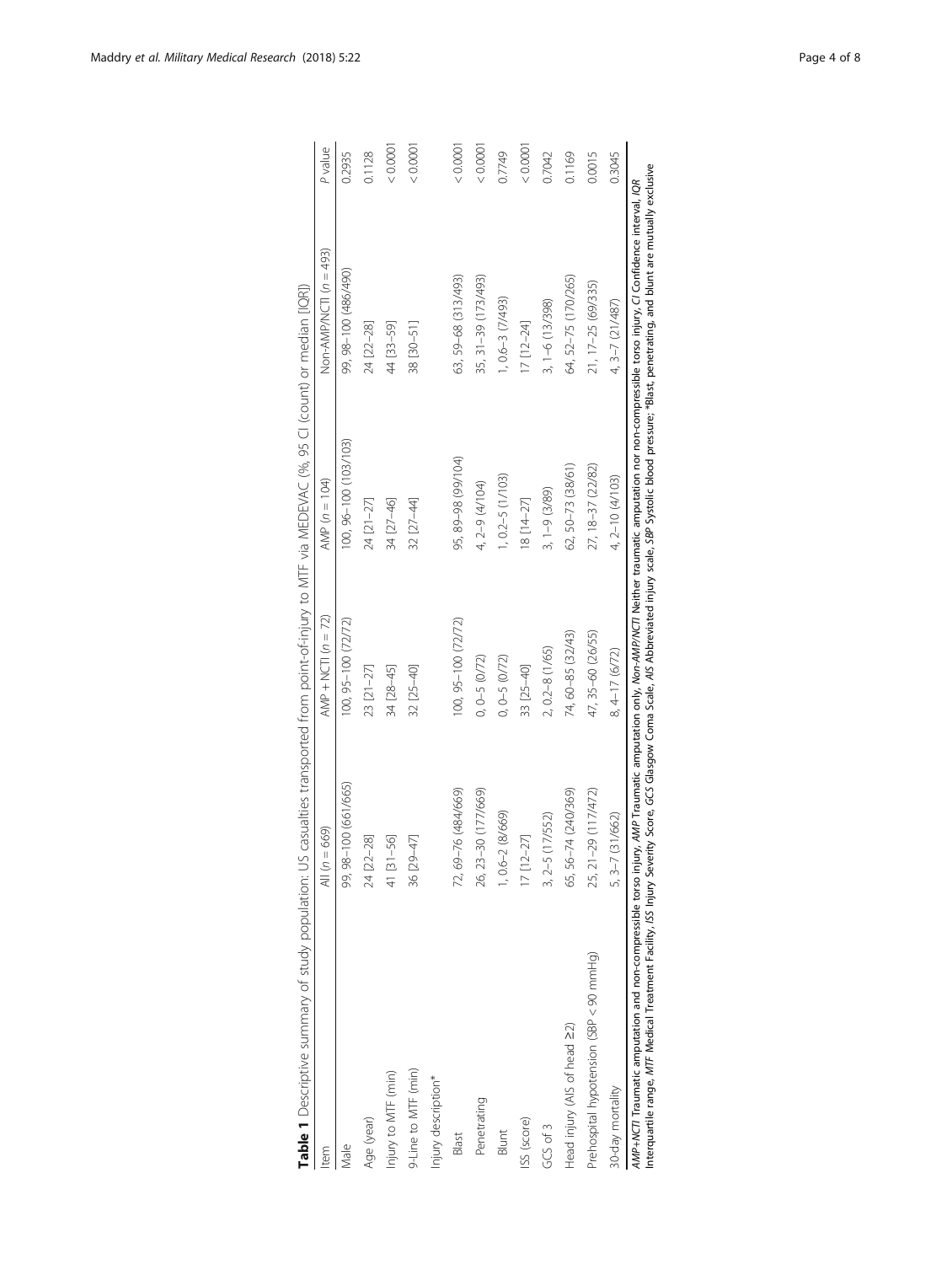<span id="page-4-0"></span>Table 2 ISS by injury type and transport time groups (n, median (IQR))

| Duration   | $AMP+NCTI$<br>$(n=72)$ | AMP<br>$(n=104)$   | Non-AMP/NCTI<br>$(n=493)$ | $p$ value |
|------------|------------------------|--------------------|---------------------------|-----------|
| $<$ 30 min | 33 (24-41)<br>(27)     | 18 (14-26)<br>(38) | $17(12-26)$<br>(122)      | < 0.0001  |
| 30-60 min  | 33 (24-43)<br>(39)     | 19 (14-27)<br>(59) | $17(11-22)$<br>(312)      | < 0.0001  |
| $>60$ min  | 29 (28-38)<br>(6)      | $21(17-27)$        | $14(11-22)$<br>(59)       | 0.0003    |

ISS Injury severity score, AMP+NCTI Traumatic amputation and noncompressible torso injury, AMP Traumatic amputation only, Non-AMP/NCTI Neither traumatic amputation nor non-compressible torso injury, IQR Interquartile range

in-theater mortality difference (2.9% versus 0.0%;  $P=1.000$ ). A larger sample size with a greater mortality rate may yield different results. However, decreased level of consciousness (GCS of 3) combined with hypotension (SBP<90) was associated with increased odds of mortality (4.17 ;95CI :1.84-9.45; P=0.0006). Hypotension alone did not increase odds of mortality.

Subsequently, we assessed the influence of concomitant upper and lower limb amputations. Sustaining both upper and lower limb amputations presented with the highest in-theater mortality (combined, 11.4%; lower amputation, 2.9%; upper amputation, 0.0%;  $P=0.0288$ ). Faster evacuation times did not confer a survival benefit to patients who sustained combined upper and lower limb amputations  $(P=0.7541)$ .

# **Discussion**

Our results demonstrate a statistical association between shorter transport times and AMP+NCTI survival; however, transport time was not associated with outcomes in those patients with isolated extremity amputations. Our

results may guide future evacuation prioritization based on those who stand to gain the greatest benefit from expeditious evacuation or from far forward prehospital interventions when rapid evacuation is not feasible.

While previous civilian and military studies have evaluated the impact of the "golden hour," our study evaluated the impact of transport time during a unique time in military medical history. On June 15, 2009, Secretary of the U.S. Department of Defense, Robert M. Gates, established a policy that the time from medical evacuation request until the injured patient arrived at a treatment facility should be less than 60 min  $[16]$  $[16]$ . Our study evaluates the impact of medical transport times over a narrow timeframe of less than 90 min. Our data are also unique given that our patient sample occurred after the widespread use of tourniquets, the forward deployment of blood product administration, the increased utilization of paramedics and nurses for medical evacuation, and the increased transport of patients directly to a combat support hospital instead of to a forward surgical team  $[14]$  $[14]$ . These interventions, aimed at decreasing preventable combat mortality, likely altered the impact of medical evacuation times on patient outcomes.

Despite recent advancement in prehospital combat casualty care, our study reflects the continued importance of minimizing prehospital evacuation times in patients with NCTI. Previous autopsy-based studies have determined that most potentially preventable combat deaths occurred due to exsanguination from the torso [[17,](#page-7-0) [18](#page-7-0)]. Our finding of a direct association between transport time and mortality in NCTI supports these results. However, civilian literature has demonstrated mixed results, with most studies finding no significant association between transport time and mortality in patients with thoracoabdominal injury [\[19\]](#page-7-0). The generalization of these findings to the civilian population

Table 3 Prehospital interventions performed (%, 95% CI (count) or median [IQR])

| Item                                | All<br>$n = 669$        | AMP+NCTI<br>$n=72$     | AMP<br>$n = 104$        | Non-AMP/NCTI<br>$n = 493$ | $p$ -value |
|-------------------------------------|-------------------------|------------------------|-------------------------|---------------------------|------------|
| Tourniquets                         | 51, 47-55<br>(342/669)  | 100, 95-100<br>(72/72) | 91, 84-95<br>(95/104)   | 35, 31-40<br>(175/493)    | < 0.0001   |
| IV fluids                           | 54, 50-58<br>(360/669)  | 62, 54-75<br>(47/72)   | 72, 63-80<br>(75/104)   | 48, 44-53<br>(238/493)    | < 0.0001   |
| Blood                               | $8, 6 - 10$<br>(53/669) | 17, 10-27<br>(12/72)   | 27, 19-36<br>(28/104)   | $3, 2-4$<br>(13/493)      | < 0.0001   |
| Chest needle                        | $4, 3-6$<br>(27/669)    | $3, 1-10$<br>(2/72)    | $1, 0.2 - 5$<br>(1/104) | $5, 3-7$<br>(24/493)      | 0.0914     |
| Any airway                          | 58, 55-62<br>(390/669)  | 78, 67-86<br>(56/72)   | 72, 63-80<br>(75/104)   | 53, 48-57<br>(259/493)    | < 0.0001   |
| Chest seal                          | $5, 4-7$<br>(35/669)    | 100, 95-100<br>(72/72) | $2, 1-7$<br>(2/104)     | $7, 5-9$<br>(33/493)      | 0.0018     |
| Number of prehospital interventions | $2$ [1-4]               | $4[2-4]$               | $4 [2-4]$               | $2$ [1-3]                 | < 0.0001   |

AMP+NCTI Traumatic amputation and non-compressible torso injury, AMP Traumatic amputation only, Non-AMP/NCTI Neither traumatic amputation nor noncompressible torso injury, CI Confidence interval, IQR Interquartile range, IV fluids Intravenous fluids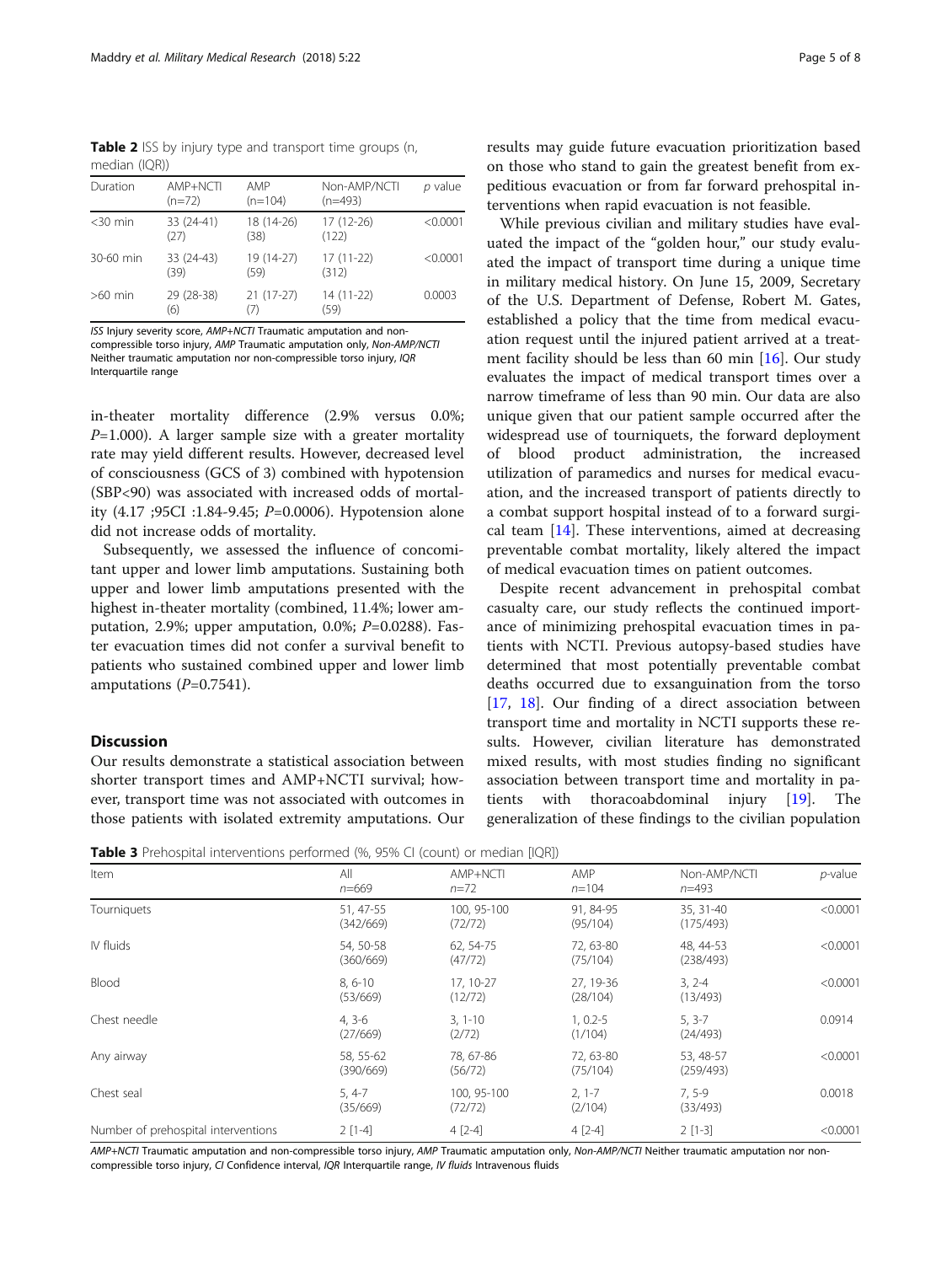<span id="page-5-0"></span>

is questionable, as injuries from explosive devices or high velocity rifles are uncommon in the civilian environment but account for most injuries in our dataset.

Our study found no association between transport time and mortality in patients who suffered AMP without NCTI. This may be because our patient sample was taken after the widespread implementation of rapid tourniquet use. Rapid control of hemorrhage with tourniquet application likely allows for survival during extended evacuation. While previous studies have found that a considerable number of combatants died from extremity exsanguination, this was prior to the widespread adoption of easily and rapidly applied tourniquets [\[17](#page-7-0), [18\]](#page-7-0). Studies conducted later during the conflict in Afghanistan found high rates of tourniquet use, which likely accounts for our findings [[20](#page-7-0)].

Previous studies evaluated the impact of medical evacuation capabilities on mortality in relation to AIS and ISS. However, AIS and ISS are not tools available to combat medics at the time of injury. Medics are trained to routinely assess for NCTI, AMP, and other injuries. The results of our study can easily be disseminated to military medics and assist them in determining the appropriate level of triage and the urgency of rapid medical evacuation. NCTI may not have been identified or diagnosed by MEDEVAC providers; thus, expanded training

to include use of ultrasound may be advisable for the continued optimization of care. Use of ultrasound has been fielded by medics and by other en route team members in the past. Several studies have supported the use of ultrasound by prehospital medics and non-clinical service members with minimal training [\[21](#page-7-0)–[24\]](#page-7-0). In addition, ultrasound devices that are aided or have artificial intelligence such as the Butterfly [[25\]](#page-7-0) remove the learning curve for medics and provide results for clinical decision making. However, broad use and sustainment of skills is a challenge and an opportunity. Ultrasound is being used in military en route and austere settings, and newer off-the-shelf technology is making it easier for our medics. Furthermore, combining the findings of our study with previous research allows one to reasonably conclude that those patients with NCTI should receive the most advanced medical capabilities available.

Other studies have predominately focused on in-theater outcomes (approximately 24-72 hours after injury); conversely, our study evaluated the impact of transport time on 30-day outcomes. Shorter transport time could improve in-theater survival without impacting 30-day outcomes. We found an association between shorter transport times and 30-day mortality in patients with AMP + NCTI. Beyond mortality benefit, our study

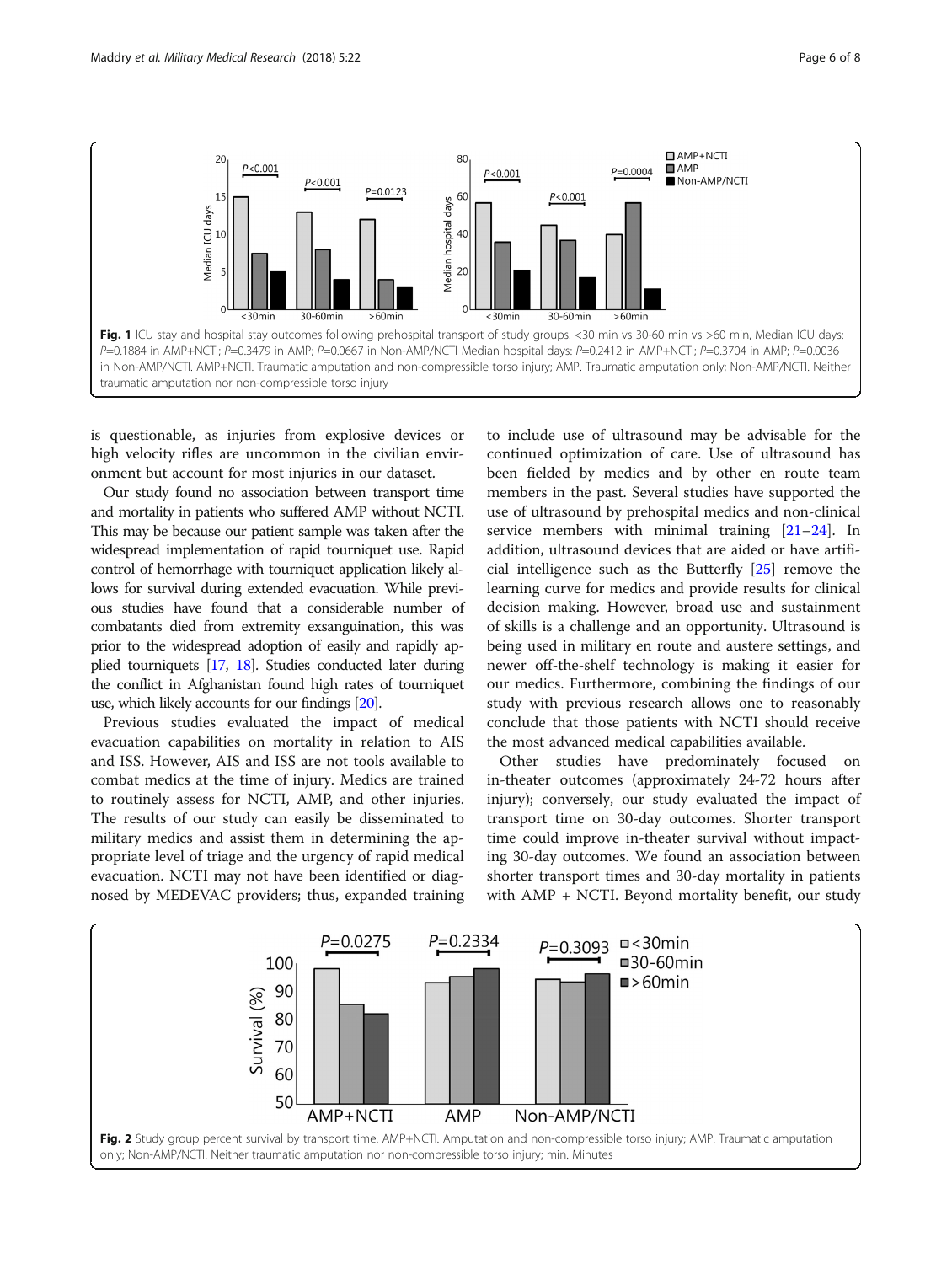<span id="page-6-0"></span>also found a direct relationship between transport time and duration of hospital and ICU stay in the AMP+NCTI group. Rapid transport of these patients has the potential to improve the patients' quality of life and decrease utilization of medical resources. While increased equipment and personnel are necessary to decrease evacuation time, the cost may be offset by fewer hospital days and decreased utilization of inpatient medical resources .

Our study has several limitations. Most of our patients were evacuated within 1 hour. While a shorter evacuation time was not associated with decreased mortality in the AMP group, these results cannot be generalized to prolonged transport times (2+ hours). Lengthy transport times may still impact patients without NCTI in resource-limited areas of operation, such as the Pacific Ocean or Africa. Most of our patients suffered blast injuries, and our results may not be generalizable to those suffering from gun-shot wounds, aircraft crashes, and other forms of combat trauma. However, given the effectiveness and ease of the use of explosives, they are likely to remain a common source of combat casualties.

Furthermore, studies evaluating transport time are observational and not randomized; therefore, the potential for selection bias exists. Particularly, patients with more severe injury may be evacuated more rapidly as fellow combatants and medical personnel act with greater urgency in caring for this subgroup. Thus, those with the greatest injury and highest risk of death may be transported more quickly than those with less severe injuries (a basic premise of triage). In addition, shorter evacuation times along with the combat setting may have limited the opportunity for interventions such as blood product administration. However, there was no significant difference in ISS between the transport times, making this bias unlikely. Lastly, this study is reflective of combat-injured military members and may have limited generalizability in the civilian trauma populations.

Future research should evaluate the impact of rapid access to blood products, forward deployment of advanced medical providers and surgical capabilities, utilization of advanced en route care capabilities, and prehospital medical devices on the treatment of NCTI. The impact of transport time should also be evaluated in circumstances when these resources are available, as they may change the significance of evacuation time. As the military engages in operations resulting in significantly extended evacuation times of hours to days (i.e., Africa and the Pacific Ocean), military researchers and leaders will need to determine the effect of prolonged transport time on patient outcomes. Finally, studies evaluating the potential use of unmanned aerial vehicles or other tools to ensure rapid evacuation of combat casualties in resource-limited environments should be conducted.

Given that our study found that short evacuation times appear to confer the greatest benefit in those patients suffering from NCTI + AMP and other studies have found NCTI to be a leading cause of preventable combat mortality [\[7,](#page-7-0) [9\]](#page-7-0), when feasible, evacuation times of patients with NCTI should remain under 30 min. In those circumstances where transport of NCTI patients from the POI to a Role 2/3 facility is not possible, rapid access to blood products, forward deployed advanced medical providers and advanced en route care capabilities, and/or resources for the control of NCTI may decrease mortality [[1,](#page-7-0) [2](#page-7-0), [13\]](#page-7-0).

# Conclusion

A decreased transport time from the point of injury to the medical treatment facility was associated with decreased mortality in those patients who suffered a combination of an amputation injury and a non-compressible torso injury. No significant association between transport time and outcomes was found in patients who did not sustain a non-compressible torso injury. Priority for rapid evacuation of combat casualties should be given to those with non-compressible torso injury.

# Additional file

[Additional file 1:](https://doi.org/10.1186/s40779-018-0169-2) List of ICD-9 and Abbreviated Injury Scale (AIS) codes used for query. (DOCX 20 kb)

#### Abbreviation

AE: Aeromedical evacuation; AIS: Abbreviated injury score; AMP: Amputation; DoDTR: Department of Defense Trauma Registry; ICU: Intensive care unit; IRB: Institutional review board; ISS: Injury severity score; MTF: Medical treatment facility; NCTH: Non-compressible torso hemorrhage; NCTI: Noncompressible torso injury; OEF: Operation Enduring Freedom; PCR: Patient care record; POI: Point of injury; TMDS: Theater Medical Data System

#### Acknowledgements

We would like to thank the members of the Air Force en route Care Research Center (ECRC) for their contribution to this study, the JTS for providing the patient population, the DoDTR for supplying outcome data, and JPC-6 for funding support.

#### Funding

Department of Defense Joint Program Committee (JPC-6).

#### Availability of data and materials

Alldata generated or analyzed during this study are included in this published article [and its supplementary information files].

#### Disclaimer

The opinions or assertions contained herein are the private views of the authors and are not to be construed as official or as reflecting the views of the Department of the Air Force, Department of the Army, Department of Defense, or US Government.

#### Authors' contributions

JKM, VSB, SCS, AGM and CAP contributed to the study design. JKM provided study oversight. SCS performed the literature review. AGM performed the data analysis. CAP, JDL and AGM performed quality assurance review. All authors were involved in data interpretation, writing, and critical revisions. All authors read and approved the final manuscript.